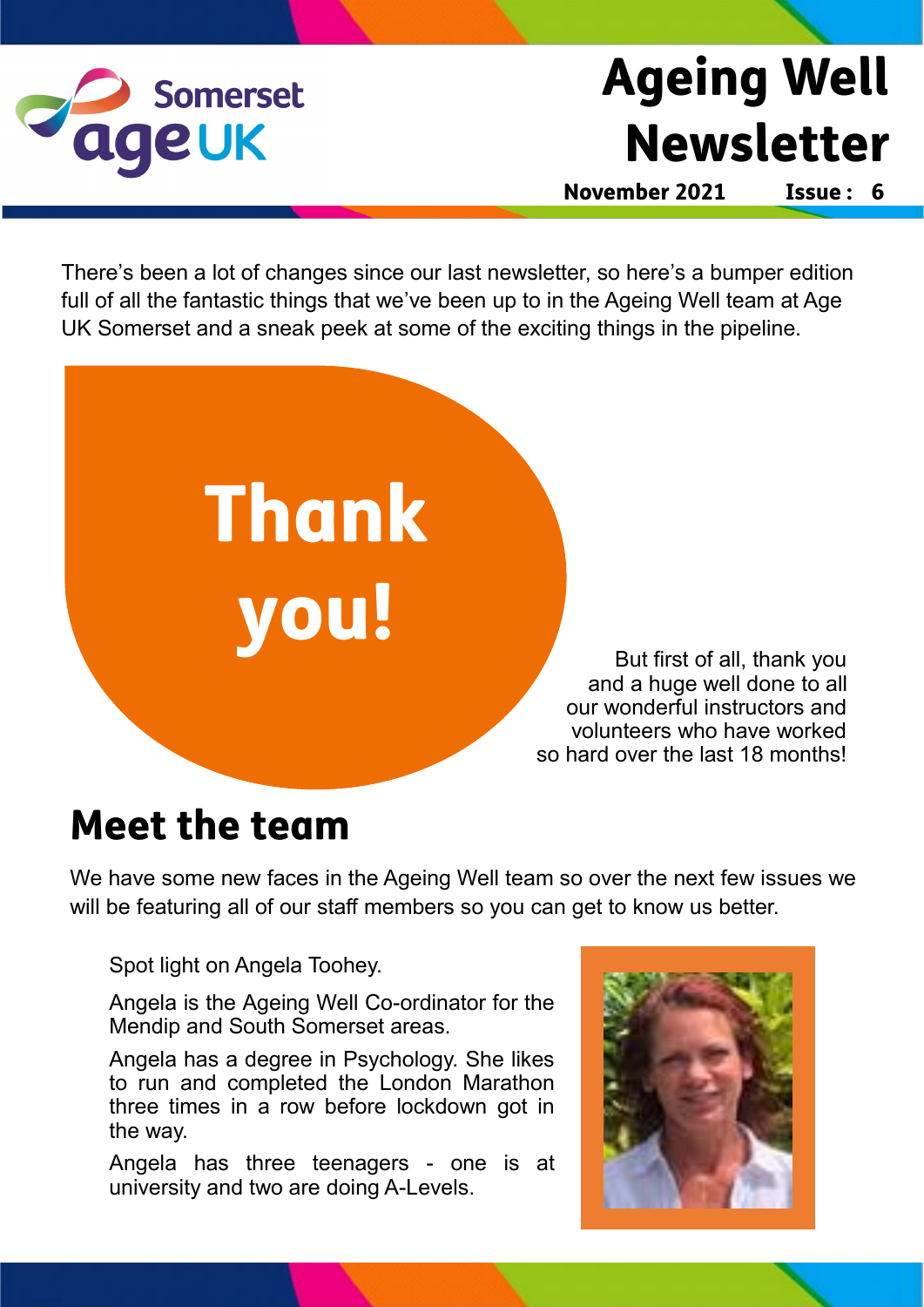## **Dates for your Diary**

### **Carol Service**

Wells Cathedral Wednesday 8<sup>th</sup> December 2021 Everyone welcome – tell your class!

[Click here for more details](https://www.ageuk.org.uk/somerset/activities-and-events/events/christmas-carol-service-2021/)

## **News**

#### **Active befriending**

Active befriending is a new service supporting older people who would enjoy some company and the benefit of being more active but don't feel very confident going out alone. Clients register their interest and are matched with a volunteer who will come to their home and accompany them for a gentle 'Walk and Talk'. If you, or someone you know, would like to volunteer please get in contact with Mel.

[activebefriending@ageuksomerset.org.uk](mailto:activebefriending@ageuksomerset.org.uk) / 01823 345625

#### **Tai Chi**

We have successfully secured funding to train Tai Chi QiGong instructors in the North Somerset area.

Please get in touch if you're interested.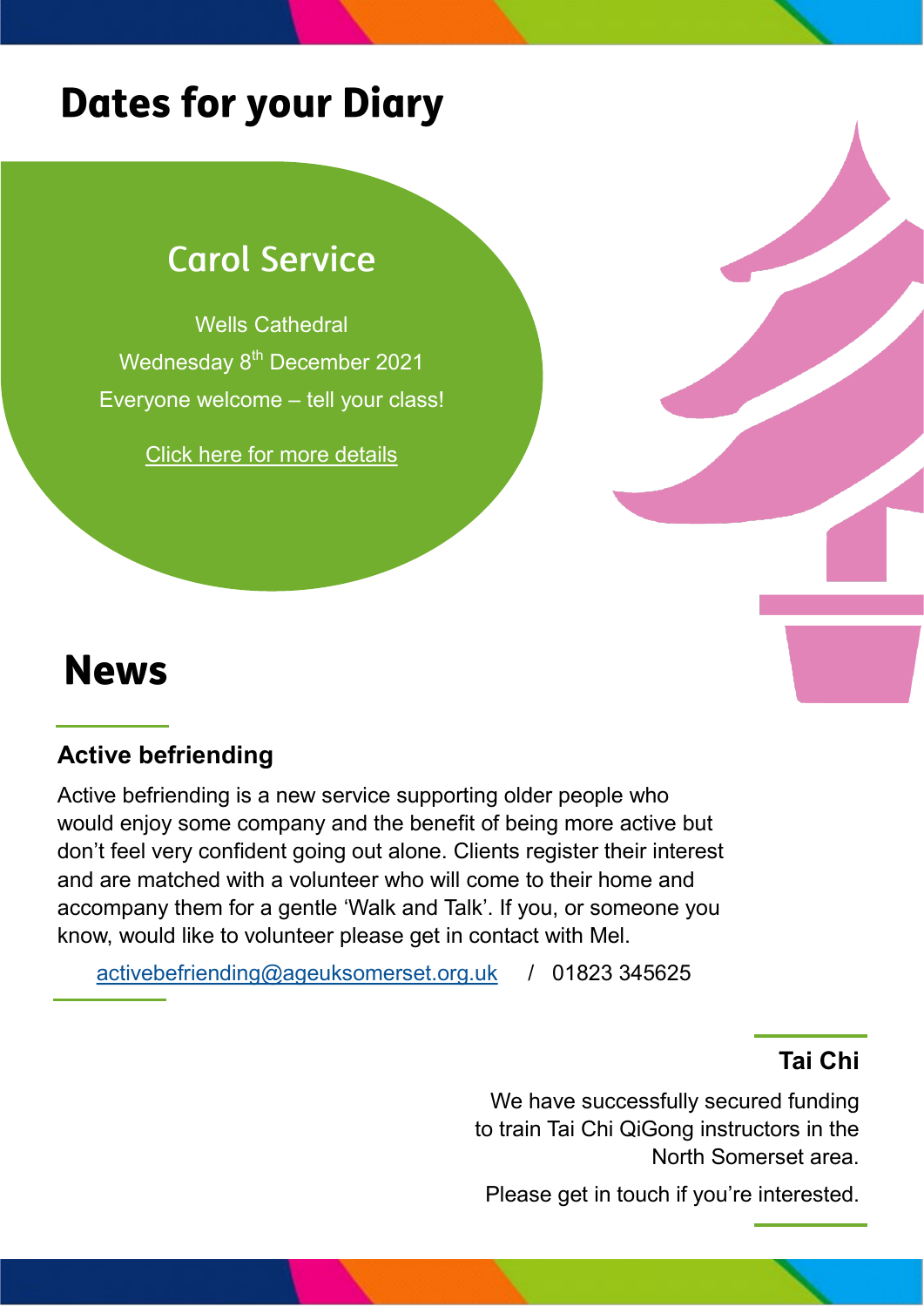#### **Otago**

Congratulations to our newly trained Otago instructors in North Somerset!

Well done to Helen Appleby, Rachel Jelbert, Claire Lewis and Corinne Mutlow.



An event to celebrate International Older<br>Persons Day with all proceeds going to<br>Age UK Somerset



#### An evening with **Dr Lucy Pollock**

**Somerset NHS Consultant Geriatrician** and author of 'The Book about Getting Older'

at St James's Church, Taunton

on Friday 1st October 2021 at 7.30pm

The most important book about the second half The most important book about the second-<br>of your life you'll ever read.' SANDI TOKSVIG of your life you'll ever read." SANDITIONS<br>of your life you'll ever read." SANDITIONS<br>"Wise, compassionate, well researched and very Wise, compassionate, well researched and ver<br>wise, compassionate, I've learnt a lot that will<br>broad in its coverage. I've learnt a patient. broad in its coverage. I've learnt a lot the<br>help me both as a doctor and a patient. help me both as a doctor and a P<br>Thank you.' DR PHIL HAMMOND

The International Older Persons Day was on October 1<sup>st</sup>. As part of our celebrations, Dr Lucy Pollock, the author of 'The Book About Getting Older (for people who don't want to talk about it)' gave a talk at Brendon Books.

If you missed the event, [click here](https://www.ageuk.org.uk/somerset/activities-and-events/events/our-evening-with-dr-lucy-pollock/) for a recording.



**The Book** 

About

**Coming soon to Bridgwater!**

Next February, Walking Football is coming to Bridgwater. Be sure to read our future newsletters for more information.

#### New Class Alert!

## Zumba Gold®

Started 25<sup>th</sup> October 2021 Weston-Super-Mare

# GROOVIN **DANCE PARTY WORKOUT<br>THE YOUNG AT HEART**